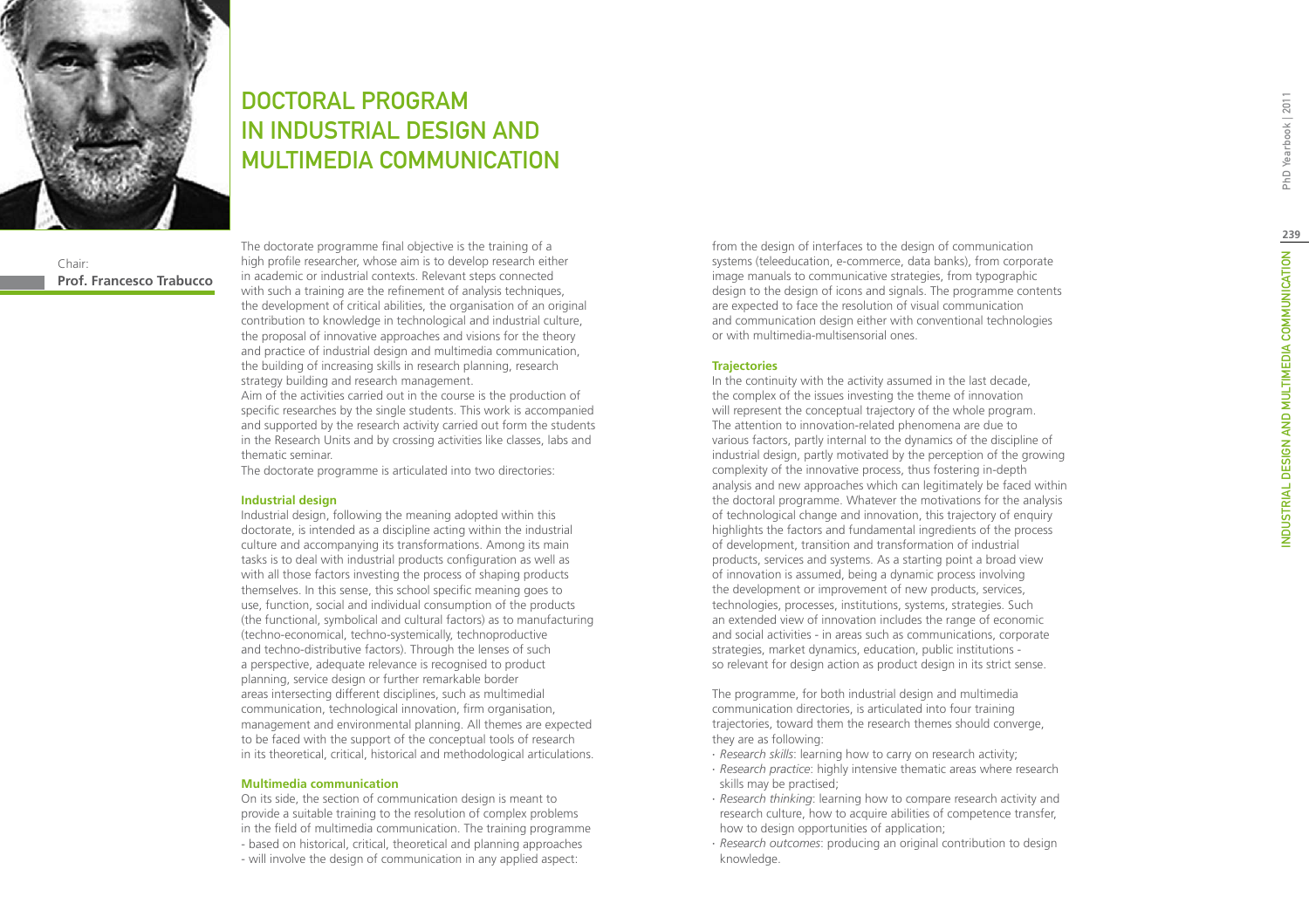### **Profile A:**

∙ A scholar-researcher devoted to planning research, building a research culture, divulging research and whose main task is to sustain the operability of research in industrial design and communication design, fostering their cultural foundations (inter and extra-disciplinary). Allocated either in academic or professional contexts, this figure of researcher is expected to produce: research knowledge, methodologies and tools, research education, training and updating.

### **Profile B:**

∙ A high profile researcher capable to identify problems, to select objectives and to detect solving strategies within the industrial context: an analyst for tacit or implicit problems, a generalist for desirable interactions in design solutions, a designer in a wider sense, with specific skills in positioning a design problem in the correct dimension and perspective and whose task is to favour and direct the transition from design hypothesis to design solutions in industrial contexts, exploiting limits, constraints and opportunities.

| <b>DOCTORAL PROGRAM BOARD</b> |                       |                        |
|-------------------------------|-----------------------|------------------------|
| Sebastiano Bagnara            | Roberto De Paolis     | Margherita Pillan      |
| Giovanni Baule                | AnnaLisa Dominoni     | Silvia Pizzocaro       |
| Maresa Bertolo                | Marco Gaiani          | Andrea Ratti           |
| Paola Bertola                 | Maria Luisa Galbiati  | Dina Riccò             |
| Enrica Bistagnino             | Stefano Garaventa     | Maurizio Rossi         |
| Andrea Branzi                 | Luca Guerrini         | Alberto Seassaro       |
| Fausto Brevi                  | Cesira Macchia        | Giuliano Simonelli     |
| Valeria Bucchetti             | Stefano Maffei        | Maria Cristina Tonelli |
| Daniela Calabi                | Marco Majocchi        | Francesca Tosi         |
| Giuseppe Chigiotti            | Roberto Maja          | Francesco Trabucco     |
| Alberto Cigada                | Raffaella Mangiarotti | Carlo Vezzoli          |
| Paolo Ciuccarelli             | Ezio Manzini          | Pier Paride Vidari     |
| Luisa Collina                 | Francesco Mauri       | Salvatore Zingale      |
| Fiammetta Costa               | Anna Meroni           | Francesco Zurlo        |
| Luciano Crespi                | Antonella Penati      |                        |

| <b>ADVISORY BOARD</b>                       |  |  |
|---------------------------------------------|--|--|
| Claudio Boer (CNR)                          |  |  |
| Luciano Consolati (Club dei Distretti)      |  |  |
| Umberto Eco (Università di Bologna)         |  |  |
| Giancarlo Illiprandi (ADI)                  |  |  |
| Giancarlo Michellone (Centro Ricerche FIAT) |  |  |
| Mario Piazza (AIAP)                         |  |  |
| Lucio Pinto (Pirelli)                       |  |  |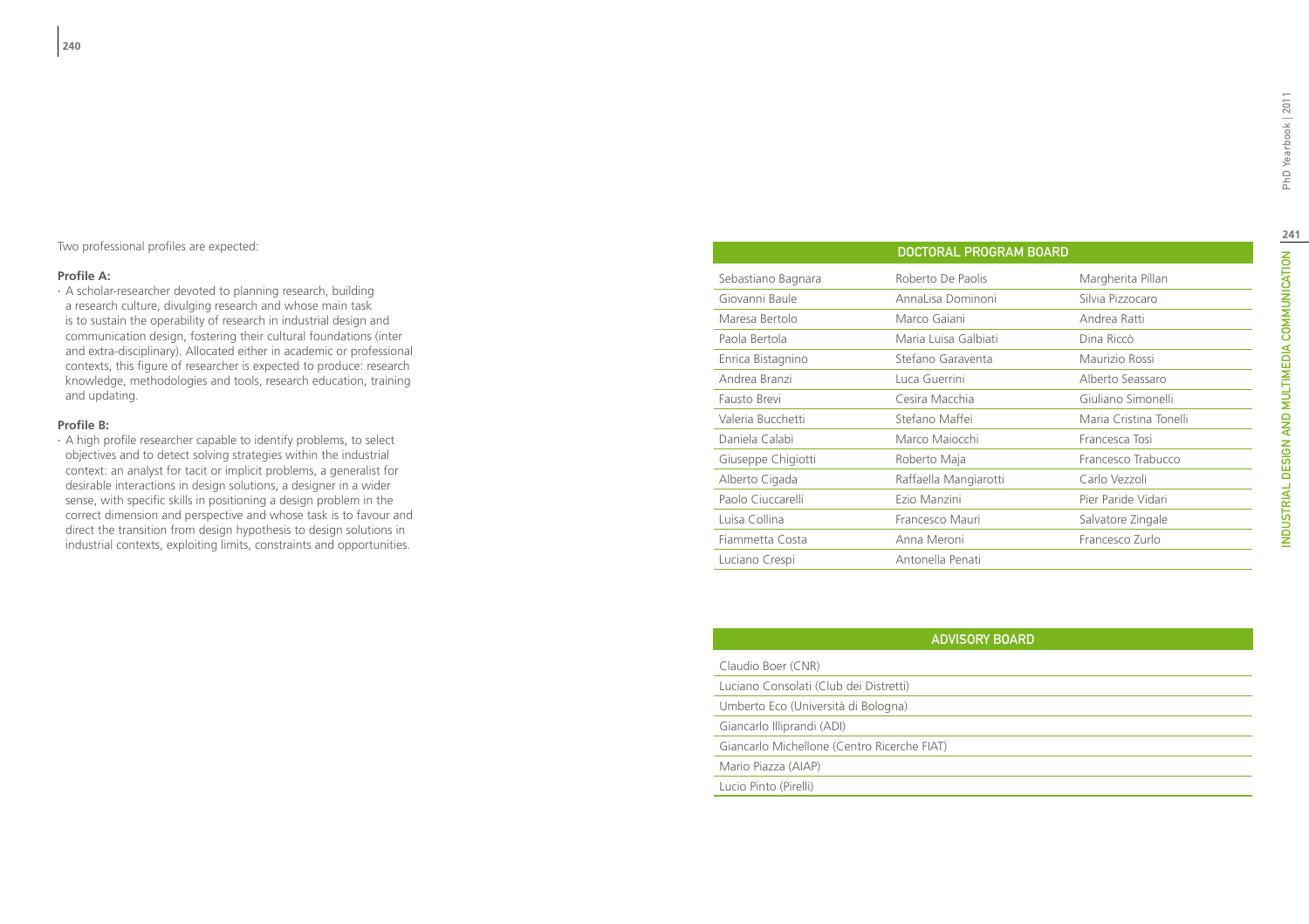# A SOCIO-TECHNICAL FRAMEWORK FOR COLLABORATIVE SERVICES: DESIGNING A DIGITAL PLATFORM FOR COLLABORATIVE COMMUNITIES

### **Joon Sang Baek**

The main contribution of this thesis is the development of a socio-technical framework for collaborative services, a systematic approach to design a digital platform for collaborative communities.

The following demands motivated this research: (1) social innovations are emerging from the margins to the mainstream as alternative solutions to contemporary economic, environmental and social problems; (2) there is a growing interest in design for social innovation towards sustainability and consequently an increasing demand for new tools, methods and theoretical knowledge concerning this topic; (3) in a conventional process to design a digital platform for collaborative service, investigation of user needs concerning their social relations tend to be neglected compared to the technical needs; and (4) in order to design a collaborative service that effectively produces a solution and social networks, a systematic approach to design a digital platform through sociotechnical intervention is needed;

 The development of a sociotechnical framework starts with redefining the theoretical model of collaborative service. The original model proposed by Cipolla is based on Buber's dialogic principle and has limitations in dealing with

collaborative service on digital platform for two reasons: (1) its limited scope fails to address collaborations that proliferate in communities that are not necessarily composed of I-Thou relation; (2) and it is difficult to validate the model. The new model has two dimensions of service: the degree of collaboration and the interpersonal tie strength. A collaborative service is defined as a service implemented through collaboration of the final users who act as co-designers and co-producers of a service based on latent, weak or strong ties. As a result of a collaborative service, two basic elements are produced: a technical solution to user needs and social networks among collaborative individuals. The production of a solution facilitates the production of social networks and vice versa, thus forming a virtuous cycle. ICTs amplify this virtuous cycle by providing tools for collaboration and contributing to creation of social networks, mainly weak ties, which underpin collaborative service.

The next step was to investigate existing cases of collaborative service on digital platform and to identify their characteristics. 40 cases were collected on various topics such as health, welfare, food, transportation and entertainment. The case studies



**1. Virtuous cycle**

led to the following findings: (1) the cases exhibit a common structural system which consists of 4 elements: a platform, an enabling solution, a collaborative service and an event; (2) a typology of collaborative service based on the meta-objective of service was drawn: producer/consumer network, mapping diffused information; aggregate social action; creating social network for conviviality; mutual support circle; competences, time and products exchange; and products, places and knowledge sharing; (3) a typology of collaborative service based on users' social network structures was drawn: a tightly knit group, networked individuals, a tightly knit group and networked individuals, a network of tightly knit groups and a network of loosely knit groups, a network of tightly knit and loosely knit groups.





A collaborative service aims to serve user needs with an innovative solution that typically accompanies certain types of relational quality such as friendship, trust or conviviality. In order to understand how designers and engineers develop collaborative services on digital platform and how they address technical and social needs of target users in the design process, case studies were conducted. The studies revealed that, in terms of the process and the methodology, there was no systematic effort in current approaches to identify and fulfill users' needs relating to their social relations in the communities. Social relations and relational qualities were treated as a byproduct of collaboration that could be only anticipated but not designed. This raises a need for a systematic approach to design a collaborative service and its enabling solution that facilitates the production of social networks through social and technical intervention.

A new methodology to investigate social needs of users was thus proposed in the context of a project to create a sustainable food network in Milan. The methodology involved the use of three methods – sense

of community index, degree of collaboration analysis and social network analysis – to analyze problems concerning the social needs of producers in a periurban area and consumers in Milan. In the SCI, the producers scored higher (9.41) than the consumers (8.03), indicating that the former had a stronger sense of community than the latter. SNA revealed that the social network structure of the producers was fragmented into collaborative groups whose members were connected via strong and weak ties. Based on the result, strategies for designing services and a digital platform were proposed.

In the end, findings from the project were applied to a wider framework and a socio-technical framework for collaborative service was introduced. The framework has the following characteristics: (1) it integrates the development process of a digital platform into service design process; (2) it provides designers with a systematic approach to design a platform that supports a collaborative service with socio-technical intervention; (3) it focuses on facilitating the production of social networks of collaborative communities by analyzing their implicit social needs.



**3. A process of designing a collaborative service on digital platform**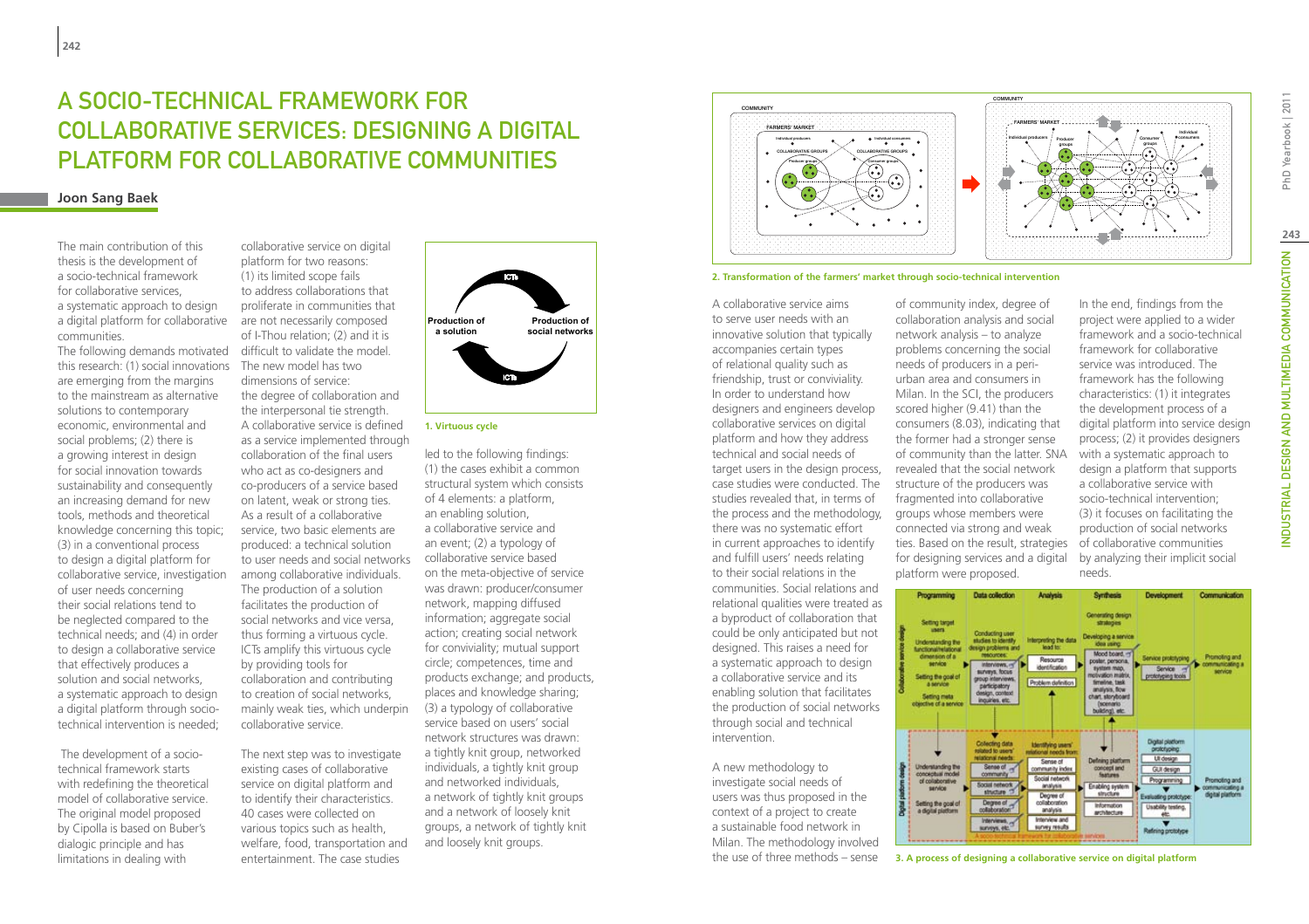# SUSTAINABLE LOGISTICS. REVERSIBLE TECHNOLOGIES for urban design in agricultural areas and temporary urban solutions

### **Francesca Balena Arista**

### **Introduction**

This reseach focuses on environmental issues and explores the possibilities of using temporary connective infrastructures, such as bridges and roads, which have low impact on the landscape and are removable. We propose the extension of reversible and temporary approaches, which have already been used in other design fields, to the design of roads and bridges. Our proposal does not consider the substitution of existing infrastructural networks. It rather suggests the possibility of using temporary roads and bridges complimenting existing infrastructure. Particular attention is given to agricultural territories, since structural problems tend to be more challenging in that field.

### **General and specific objectives**

This work represents a first collection of available reversible logistics for roads and bridges. It is an exploratory research that intends to verify the possibility of using the existing logistics as a useful basis for ecocompatible land interventions. This work proposes presenting technologies that are currently used in the military and emergency fields. Going towards the more general, we intend to bring an original contribution

to the ongoing discussion about the re-thinking of the relationship between urban and agricultural peri-urban areas, providing new theoretical material for the discussion.

### **Theoretical and critical premises**

Since a long time disciplines in the context of projects, from Urbanism to Territorial planning, from Design to Architecture. look for sustainable answers to human needs and their environment. The Harvard University Graduate school of design had recently published a book called "Ecological Urbanism", which gives a good example of how this subject has been intensely approached lately. In the introduction of this book M. Mmostafavi, director of the Harvard University Graduate school of design, writes that "the ecological urbanism entails the project's potential of the Design disciplines to predict future scenarios". In contemporary society, characterized by continuous and fast changes of direction and function, urbanism must have the ability of adapting continuously to the new. A key aspect of this kind of urbanism – as much as it is important to the agriculture  $-$  is its ability to be a reversible, evolving, temporary project. This vision is one of the possible paths to

have a sustainable urbanization. Another important reference for this research was the ENSP of Versailles, specially the work of Gilles Clement, who proposes to get inspiration from nature's flexibility and adaptability to respond to society's contemporary and complex needs. Another teoretician of ENSP, Pierre Donadieu, proposes a complete change in the traditional ways of landscaping and urbanization, considering the mechanisms that govern the balance between the city and agricultural areas.

### **Research focus**

The traditionally built roads are the most permanent signs which may be left in a territory. The design disciplines have not given enough attention to the design of new infrastructural techniques. So, my research questions are as follows: Why not use reversible infrastructures? Why not using temporary bridges and roads that are easier to dismantle? In this sense, reversibility equals sustainability: it doesn't leave permanent footprints in the landscape, because they can be dismantled, and since it can be re-used, it therefore minimizes the consumption of precious resources. Normally the use of this kind of infrastructure has remained limited to big

construction sites and in temporary interventions in cases of emergency or developing countries. We proposed of broadening the use to include agricultural territories and practical temporary urbanization. The agricultural context has precise functional demands that pose specific seasonal needs when it comes to the mobility of personnel and machinery. As examples consider the harvesting of grain or of vendemmia. The rest of the year these infrastructures might be hardly used and therefore superfluous and/or oversized.

### **Methodology and research phases**

Due to the lack of existing structured research and the lack of bibliography in the field, this study is based mainly on information gathered from companies specialized in designing this kind of project. This has made this research more difficult, but surely makes it more valuable and specific. In the first phase of this research we have distinguished the following conceptual topics: the environmental impact caused by connective infrastructure such as bridges and roads over the natural landscape; the reversible technologies as a ecocompatible instrument; the proposal of mixed systems of infrastructures both permanent and temporary; the problems related to the peri-urban territory. The second phase of this research is the longer and more complex one. This is the cataloguing of existing reversible logistic technology and analyzing it. The third phase is a hypothetical

study on the usage of a mixed permanent and reversible infrastructure system using the city of L'Aquila and its new post-earthquake temporary settlements in periurban territories, especially in the valley of Aterno river, in the south of the city. The Aterno valley was, historically, an important foodfarming territory for the city. In this territory survive the "Tratturo": a wide track, which may be grassy, gravelly or of hard-packed earth, it was the ancient path used by shepherds for transferring flocks seasonally from one grassland to another. We propose the use of light infrastructure which may solve the temporary mobility and transportation problems without compromising the landscape. In this way, the areas which now will host provisional roads and bridges will later be at least partly recoverable for agriculture and other uses. Hence, we propose the integration between existing infrastructure and new transitory micro-interventions, thereby allowing the recovery of the tratturi system and the protection of the local agrobiodiversity.

### **Conclusions**

From the analysis in this research we could conclude that the 'light-logistics' is in fact able to offer interesting solutions for a reversible and temporary approach to this kind of project. In general, the main problem is that materials used for constructing roads and bridges is relatively heavy and thus to be able to utilize it to agricultural needs, it is necessary to adapt these materials to the specific needs of 'light-logistics'. Thus the intelligent way to go

materials such as high resistant polymer plastics substituting the metal alloys used in most production processes. There exist new innovative projects resulting in new patents which have as a major advantage a better ratio between weight and resistance. The attention that these environmental problems receive has renewed the interest in researching new technologies, opening the road to what we may define as neo-functionalism. If the historical functionalism looked for solutions for permanent and perfect systems, the new functionalism will focus on searching for solutions that can function temporarily and can be suitable as short-term solution. All these technologies are being developed and researched with the intention of being practical in easy assembly, easy transportation and in being applicable to its specific function (emergencies and construction sites). The main focus in the development of these technologies is not on ecocompatibility. This is the new perspective that should now start to influence this project.

would be to focus on new, light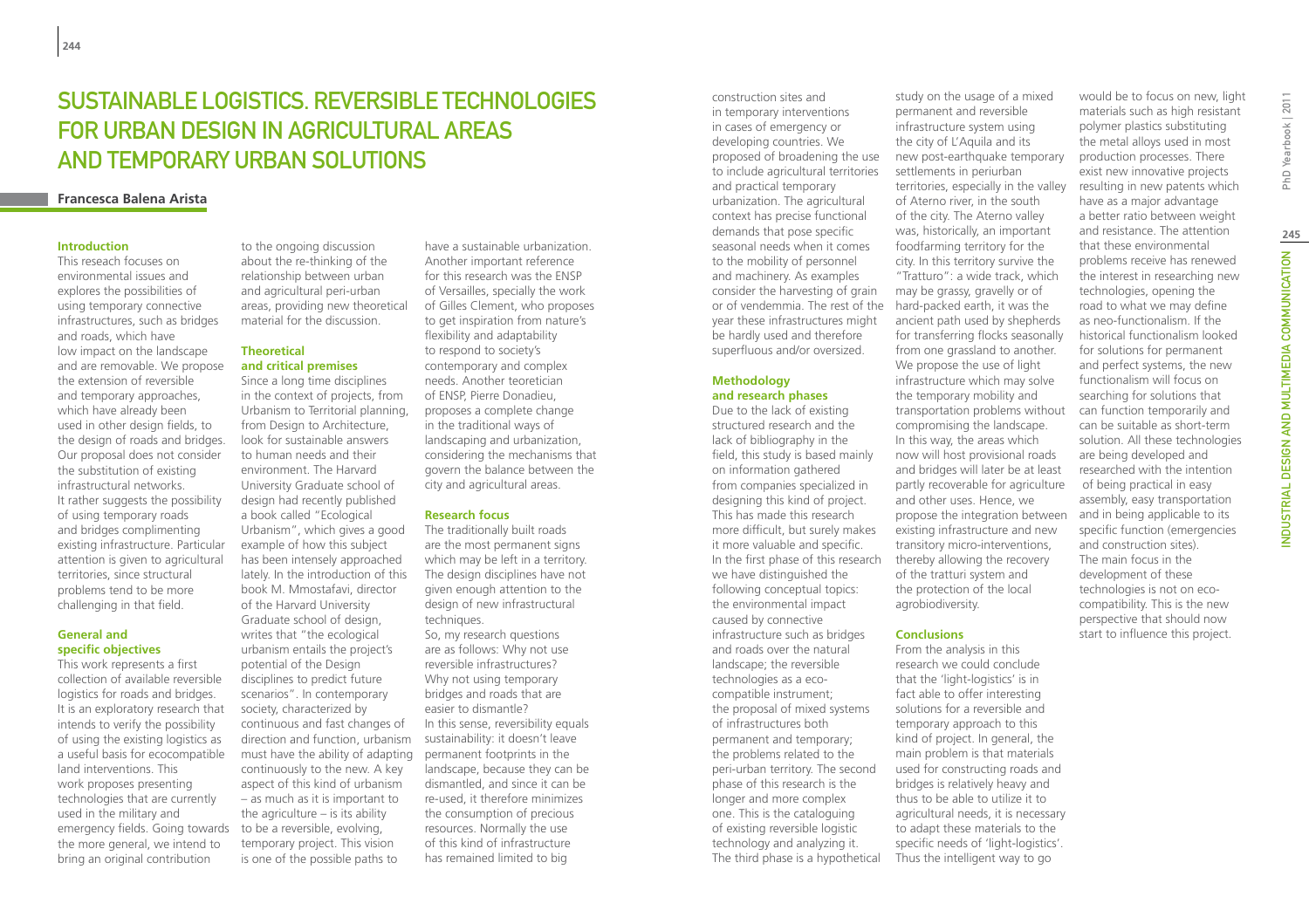# FILM AUDIO DESCRIPTION: A COMMUNICATION DESIGN PERSPECTIVE

### **Cibele Bustamante**

Have you ever imagined a life in which your vision was absent or severely impaired? For many people this is the case. One of the disadvantages of this situation is that many cultural, educational and entertainment products are less accessible. To optimally enjoy these sorts of materials, vision often has to be present or substituted as best as possible. For many of these situations, a verbal description of its visual content can be a solution. Rendering visual content into words is the simplest definition of Audio Description.

The main scope of this research was to explore the possibilities of treating Audio Description (AD) in the perspective of a project of Communication Design. There were many reasons for doing this, which may be presented in the form of questions such as "Where do AD and Communication Design meet?" and "Is it possible to face an AD project as a project of Communication Design?". Long before this research started, the answers to these questions seemed quite obvious to the author of this thesis. For a long time she had worked as a volunteer helping visually impaired teenagers in Rio de Janeiro to study for their school exams in disciplines such as Biology and History. On many of these occasions, one of

the biggest difficulties was to describe images: how to explain the main differences between Medieval and Renaissance paintings to someone who cannot see? How to explain what different parts of a cell look like? On all of these occasions, a great effort was done to render visual concepts accessible, relying basically on trial and error, metaphors, raised dot diagrams and a lot of creative thinking. The task of having to "translate" visual image into words proved to be a great exercise to a Communication Design professional.

Despite this, when stating the intent of working with AD from a Communication Design perspective, many people wondered what the link between the two was. To answer those who pose the question, it is generally enough to say that in order to describe *what* you see, you have to know *how* to see. And learning how to perceive the meaning conveyed in a visual image is the fundament of Communication Design. Moreover, this profession is probably the most apt to work in different media and to explore different senses other than vision. in a visual image and the So, as already stated, the main objective of this research was to explore AD from the perspective of a Communication Design project. For this reason, this thesis what AD is, gives a historic is divided into two main topics,

the first one answering two main questions:

### **What is audio description?**

More than simply presenting the subject of the research, a collection and organization of many scattered sources were presented in one single source thereby making this the first comprehensive work on the subject.

### **Which are the different approaches to audio description?**

A definition of AD should include different techniques, approaches, and places, together with different kinds of materials which can be audio described (e.g. a theater

play, a film, a sculpture, a sport

match). In order to answer the questions presented above, the first part of this thesis is organized as follows: The starting point of this dissertation is the AD's main public — individuals who are blind or have low vision. This information, even though it may at first seem unnecessary, will prove important once issues such as the meaning conveyed question of what should or not be audio described in a specific case, are discussed. The second chapter explains

overview of it and presents the

current state of AD in countries all over the world. It was then possible to realize how great the difference is in the development of AD and also to sense how quickly this area has been developing in recent years. This chapter also presents other kinds of public for AD (which are not only the visually impaired) showing that the market for AD may grow in size. It also shows some other ways for visually impaired people (VIP) to apprehend visual information. In the third chapter, the most common places for AD are presented, namely: theaters; museums, galleries and heritage sites; television; cinema venues; and a quick overview on other situations where AD may be applied, such as dance presentations, events and festivals. Here, as much as possible, the differences in approaches and methods used were compared and discussed. A deeper analysis of AD features is given through a discussion of some of its available guidelines, in Chapter 4. At this point, it is possible to start rendering the intricacies hidden under the simplest stated definition of AD and how it may present different points of view. Once this material was organized and put together, it was necessary to give a more in depth sight of how Communication Design would approach an AD project. Since

each kind of material to be audio described (a painting, a film, a photograph) have different kinds of project and rules, it was necessary to choose one type of "audio describable" material to be our main focus. It was then considered that the audio description of films

showed the most practical and desired applicability and that they also proved most challenging due to their dynamic nature. Hence, Chapter 4 signs the end of the first part of this thesis. On all the subsequent chapters. our research on AD is focused on the audio description of films. Thus, our main questions at this point were:

### **How is a project on film audio description carried out?**

 In this sense, we look at the film audio description process using the concept of Design project: the production workflow, the project's constraints, constraint generators and its solutions. Furthermore, we present AD as a communication phenomenon and how this process is done.

### **Is it possible to create a set of tools common to all film audio description, looking at it as a Communication Design project?**

In order to explore this possibility, a case study was carried out. This second part is thus organized as follows: In Chapter 5 we present an introduction on what the AD of films is and discuss the process of its production as it is done today. The sixth chapter approaches AD as a Design process detailing the way in which Design can be used to optimize AD. This is done by utilizing concepts, theories and methods from the Design field on the main commonalities of the two subjects, namely the visual meaning conveyed in motion pictures and the concept of project. The next logical step is a discussion on the communicative aspects of AD, which

subsequently will characterize it as a Communication Design product. This discussion starts by designing a prototype of a communication process for AD and then argues on each of its steps, such as how do people acknowledge what they see and the relationship between visual image and verbal text. At last, we have approached Narrative theory and Piety's AD's language system, in order to suggest forms of better assessing and controlling information given by the original film. To accomplish this task, both Narratology and the AD's language system notions were merged, giving birth to a new set of categories for the analysis of films that have already been audio described. We have then used this new set of categories to analyze four audio described pieces, namely: the English and Italian versions of *Indiana Jones and the last crusade* and the Brazilian and English versions of the film *Blindness*. By doing this, it was possible to give further considerations which may assist on the design of new audio description for films, such as the identification of three main keys for an audio description of better quality (constancy, frequency and control); and the suggestion of disposing information into tables during the material analysis stage, in order for it to be more easily accessible during

the scripting phase.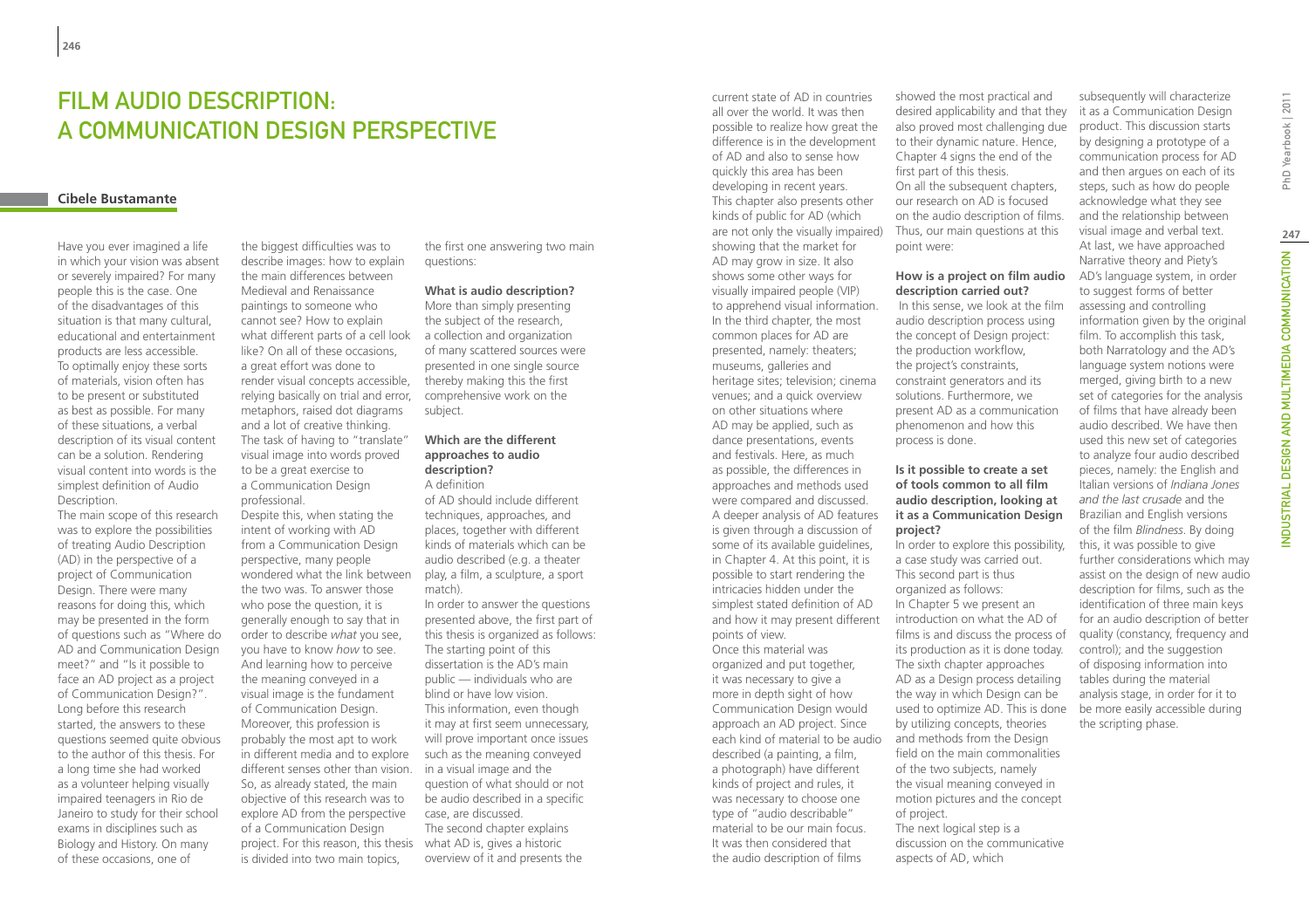# Drawing for industrial design: didactic tools for business world

### **Flora Gaetani**

### **Introduction and objectives**

The research aims to define some strategies for the teaching of representation within the courses that deal with product design. First of all, it has been investigated the relationship between design and representation.

The most important analogy between drawing and design is the multidisciplinary nature that leads them to have a relationship with several disciplines belonging to art, science, technique and technology. Specially, the relationship between design and other disciplines is supported by several uses of drawing techniques. Indeed, drawing has a central role in the process "shape - shape perception - transmission of shape perception". For this reason, drawing is highly involved in the design process "idea - idea formulation - idea realization". The relationship between drawing and design has a central role also in the didactic of the design discipline. Indeed, drawing and design are the two most important disciplines in the didactic offer of design courses. Drawing for design has its specific techniques, different from others applications. But drawing has its specific technique different in the different area of design. In particular, this research aims to investigate the role of



representing inside the didactic in product and industrial design. focused on the design didactic, it has been highlighted that constructivist approach in design teaching is fundamental because it allows students to do this research is to define some didactic strategies for drawing teaching inside product design approach typical of design

- These strategies are drew up trough the analysis of the role of representation: ∙ inside historical school of
- ∙ inside today design trainings in Italian university degree courses;
- ∙ throughout all the design process.



Through a bibliographic research experience and to learn from this experience. Therefore the aim of courses, using the metacognitive teaching.

- design;
- 
- 

**1. Abacus of objects 2. Example of "reality observation" exercise, part 1 (drawing of Flora Gaetani).**

### **Methodology**

The research is divided in four parts: the first three parts correspond to the analysis of history, didactic and work; in the fourth part the results are described. The historical analysis has been carried out exploring teaching methods of the first European design schools: Bauhaus and HfG in Ulm. The education is analysed with an extended look on the Italian university didactics in product design focusing on representation courses. First of all, it has been done a quantitative analysis on Italian students of design, enrolled at the Italian Universities. Afterwards, it has been done

an analysis of representation classes at Product Design courses. Finally, it has been done a fast description of international



**3. Example of "reality observation" exercise, part 2 (drawing of Flora Gaetani).**

### school of design. The world of enterprise

is analysed in three steps. First of all, it has been given a definition of the design process and it has been investigates what type of representation techniques are used and when. Afterward, it has been done an iconographical research on designer's drawings and a bibliographic research on designer's evidences with regard to drawing & design relationship. In conclusion, the planning Finally, it has been submitted a questionnaire to some design company to understand the relationship between designers and companies.

### **Results obtained**

The results are connected in order to highlight coherences and inconsistencies between competences of students and the needs of the world of enterprise.

Some guidelines are described: ∙ it is important that students

- have a basics knowledge on descriptive geometry; ∙ a lot of representation tools are
- used during future occupation; for this reason it is important to teach them during the graduation courses;
- ∙ it is important to submit to students exercises that

introduce decontextualisated situation: in this way students get used to understand scenarios different from his own life;

- ∙ it is important to complement representation courses with design worshop to understand the use of representation tools;
- ∙ at least, it is important to involve professional people to do some lectures.

of some learning exercises aims to offer ideas for the didactic of representation in the product design degree courses. First of all, I set up an abacus of objects to use for the exercises that require it.

The exercises are nine: ∙ exercise zero: to teach how to apply the theory of descriptive geometry in free hand

sketches; ∙ morphological genesis: to understand the shape genesis of objects, from the easy one to the complex one; ∙ oneself expression: to improve students abilities to express abstract concepts trough pictures and lettering; ∙ reality observation: to teach to watch reality around student;

∙ survey: to teach how to survey objects;

- ∙ shape & icon: to teach how to summarize a shape through an icon drawing;
- ∙ material: to teach to use different representation tools and techniques to represent
- different type of materials; ∙ three dimensional model of study: to teach how understand object shapes using a CAID software;
- ∙ three dimensional morphological genesis: to understand the shape genesis of objects, from the easy one to the complex one in a CAID
- environment. **Potential developments**

The future actions of this research will be:

To set up a corpus of exercises:

- ∙ using the one described; ∙ enlarging the number
- of exercises with similar one;
- ∙ enlarging categories of exercises;
- ∙ using the exercises done by others professor.

To apply the same methodology to the others areas of design: ∙ interior design;

- 
- ∙ communication design;
- ∙ fashion design.

INDUSTRIAL DESIGN AND MULTIMEDIA COMMUNICATION PhD Yearbook | 2011 NDUSTRIAL DESIGN AND MULTIMEDIA COMMUNICATION

**249**

PhD Yearbook | 2011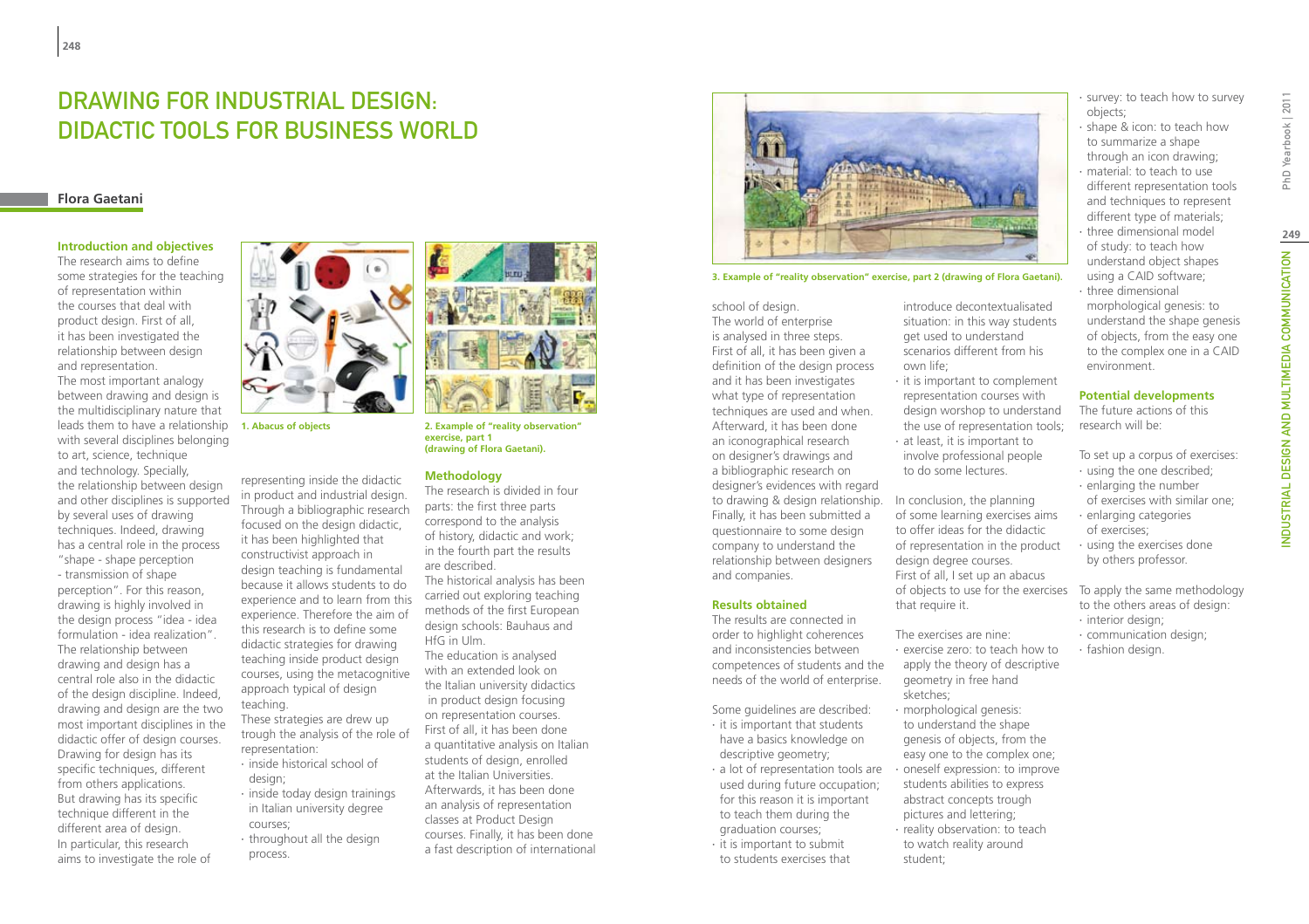# DESIGNING SMES COLLABORATIVE NETWORKS Guidelines and competencies in strategic design

### **Marzia Mortati**

The complexity and the turbulence of the actual socioeconomical system have driven the need to widen the interests of professionals dealing with business strategy. Addressing business challenges means considering the intensified global competition and the pressure of the environmental/sustainable challenge, the rapid pace of technological advance and the changing ways to operate with distributed teams and co-created solutions. The traditional boundaries of professions are blurring, and so are the strategies a company can actuate for innovation. This requires complex interventions negotiated between different socio-economic actors (companies, institutions, citizens) working in teams of multi-experts. This evolution affects professionals, researchers and disciplines. In Innovation Studies the Open Innovation paradigm argues for the need to establish new and open innovation models, where much of the knowledge comes from outside the boundaries of the company, and in Entrepreneurship Studies papers are increasingly published on entrepreneurs' social networks. The concepts of openness, collaboration and connectivity acquire importance in many fields and the need for a *relational worldview* is been put forward by business strategists, sociologists, economists, firms, managers and designers.

Design is increasingly being recognized as a fundamental ingredient to integrate in companies for innovation, because it can shape ideas and translate them into practical and appealing propositions for users while answering to a green imperative. Nevertheless a product is nowadays just one of the possibilities for design, while relationships and communities are considered far more valuable. In the same way a company's value can no more be identified as a purely economic object that has to be possessed and exchanged to produce profit; instead it seems to move towards through social relationships and intangible assets different from money, that is culture, relationships and reputation. Here lie the principles and beliefs of this research that considers a company as part of a wider community, that is embedded in a potentially infinite number of socio-economic relationships. **The design of these relationships is the main object of this doctoral research.** This argues in fact that such networks of relationships (social networks) can not only

be mapped and measured, but also designed. Although it is possible to find many parameters for analysis and measure in the

literature, design guidelines and tools are missing. Design can have an important role by using own competencies and tools suited to face the complexity of the situation.

This research develops through two main parts: an exploratory/ abductive one, and an on-field one. In the first the theoretical framework is built, focusing on important points of evolution in strategic design as well as on connection points between design and the theme of firms' networks. A reach multidisciplinary exploration has been developed, through which Social Capital has been identified as the main theoretical body. This is in fact an economical benefit obtained is function of the social structure in which an actor is embedded. Social Network Analysis has been explored as one of the disciplines that have focused on measuring and mapping social networks. Entrepreneurs' social networks studied in Entrepreneurship Studies have also been explored, both in terms of benefits/risks and of governance structures. The theoretical exploration concludes by defining few elements that allow a link with design activities: four dimensions of analysis are systematized out of a distinction between quantitative and qualitative dimensions of analysis of a







network, and a design unit (called NETS) is established that tries to make sense of networks as operational tools. This is the legacy of the theoretical exploration that is tested through an on-field action. This was carried out in collaboration with the design research center

ImaginationLancaster, Lancaster University, and with a multidisciplinary partnership of three other business schools in the North-West of England.

The test allowed a deep phase of reflection on the action, where five main elements of

value for this research have been extracted: (1) the role of design in a multidisciplinary collaboration, (2) the role that facilitators (especially design ones) played in the test with companies, (3) the intrinsic nature of *sensemaking process* of the activities designed, (4) the values/capabilities of design used during the process, (5) the basic characteristics of a design tool aimed at designing collaborative networks.

This doctoral research contributes mainly to enhancing the culture of strategic design and suggests some topics for reflection on the connection between design and social capital. The main result is having begun to develop a sensemaking approach for designing connectivity, especially applied to SMEs'. This is a process that aims at translating chaotic circumstances in a situation that is explicitly understood and serves as springboard for action.

The value of this research is multilayered. The first level concerns the theoretical contributions made: the link between strategic design and sensemaking, the definition of the competencies of design in such complex interventions, the link between design and social capital. Another value is in the direct applicability of results, which produces an immediate value and impact of this research.

**251**

NDUSTRIAL DESIGN AND MULTIMEDIA COMMUNICATION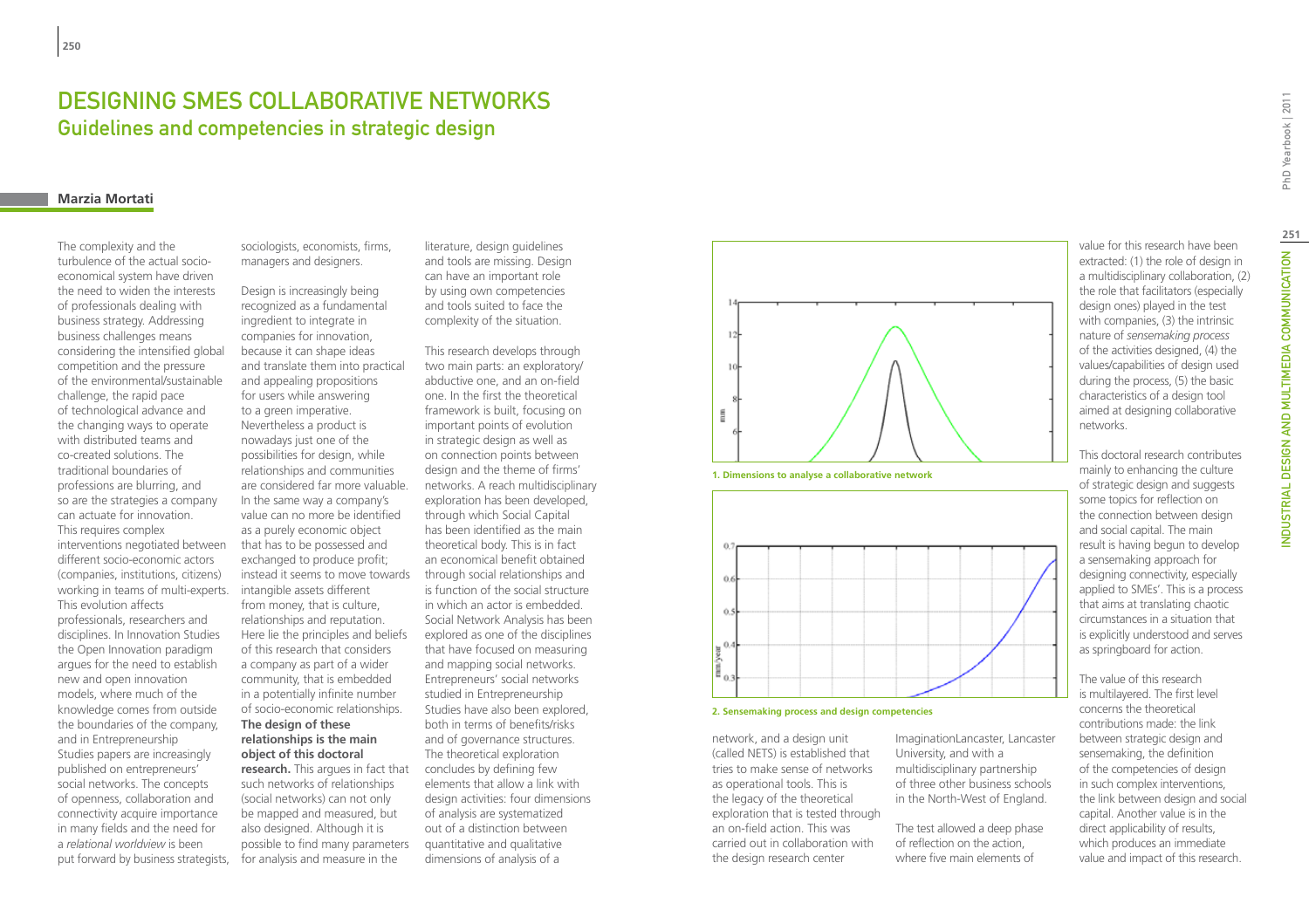# Design to Improve and Innovate Healthcare Experiences

### **Hyojin Gina Nam**

This research is aimed to contribute to the profession of the design discipline in healthcare improvement and innovation encompassing products, services, environments and the system. The research hypothesis is that design can provide a compelling contribution to improvement and innovation of healthcare in the age which transformation and redesign of healthcare is more required than ever before.

Firstly, the author analyzes the contemporary phenomena and key trends in the global society and the healthcare field, and investigates the demands for healthcare innovation. Ageing and epidemiological transition have changed the focus of healthcare. Medical errors have drawn international concerns and interests to improve safety and quality. Active patient/consumers, mobile health and social networks have changed the healthcare ecosystem. Various disciplines participate in healthcare discussions for solving the limits of current healthcare systems. The use of ICT is transforming healthcare systems and services. By and large, healthcare is influenced by two paradigms in conflicts, which are "evidence-based" and "patient-centered". Medicine focuses on implementing the

best evidence-based care. Management seeks performance and cost containment. However, the common approaches of healthcare innovation are not enough to meet various needs of healthcare stakeholders. Therefore, healthcare needs innovation in a different way. Two types of innovation are suggested, which are "sustaining innovation" and "disruptive innovation" by Christensen et al. **1. Conclusive conceptual nodes** (2009). "Design for healthcare experiences" can be regarded as a specialized design practice for the people with uniquely focused needs and interests in healthcare. Engagement of endusers in the innovation process is also essential to achieve practical quality and safety. Secondly, the author figures out emerging opportunities in healthcare innovation, and verifies the opportunities through "action research". Healthcare innovation can be summarized to the six dimensions of healthcare quality, which are Effectiveness, Safety, Patient-centeredness, Caregiversupportiveness, Accessibility, Equity and Efficiency based on the worldwide healthcare quality research. The dimensions are complementary but sometimes competitive. Also, diverse directions of healthcare innovation can be summarized to sustaining innovation in "the hospital-centered scope"





and disruptive innovation in "the patient/consumercentered scope. Considering the common approaches of healthcare innovation focused on health outcomes and performance, design's approach in healthcare innovation can be said as "Deliberately shaping experiences for compelling products, services, and environments in the healthcare system" based on Donald Norman's argument (2009). The "action research" is composed of three projects with different goals by different partnerships. Those are "A Quality Improvement Design Activity for an ophthalmologic outpatient department of a general hospital in Seoul" engaging in products and services, "IMproved Pediatric EXperiences for a pediatric ward of a general hospital in Milan" to improve healthcare experiences



**2. "Healthcare System-Experience Design" to help healthcare-centeredness and patient/consumer-centeredness coincide**



**3. The process of "Healthcare System-Experience Design"** 

with the environment and new product solutions, and "The future MObile HEalthcare scenario development for a global electronics company" focusing on products and services for everyday's health and well-being. Based on the comparative analysis of the processes and results of projects, the author concludes that different scopes between hospital-centered and patient/ customer-centered affect target

relationships and hypotheses. Designers' various relations also cause different processes, positioning, and outputs. Finally, the author suggests a design approach to deliberately shape experiences for compelling products, services, and environments in the healthcare system. By concentrating on various relationships and interactions in the system, the approach named "Healthcare SystemExperience Design (HSED)" can innovate healthcare experiences to result in better outcomes and increased satisfaction. Whatever a healthcare innovation intends for, different needs from different stakeholders coexist. HSED helps the various needs of the different scopes meet as much as possible. Ultimately, the hospital-centered scope and the patient-centered scope are tuned to satisfy each other deliberately through HSED.

The strategic activities for "Healthcare System-Experience Design" include 1) Deciding "dimensions of healthcare quality" for innovation; 2) Setting "scope and target relationship"; 3) Defining "what if" hypotheses for raising the target healthcare quality; 4) Solution-focused testing to shape experiences deliberately; and 5) Evaluation to prove innovated experiences and improved healthcare quality.

INDUSTRIAL DESIGN AND MULTIMEDIA COMMUNICATION PhD Yearbook | 2011 **253**NDUSTRIAL DESIGN AND MULTIMEDIA COMMUNICATION

PhD Yearbook | 2011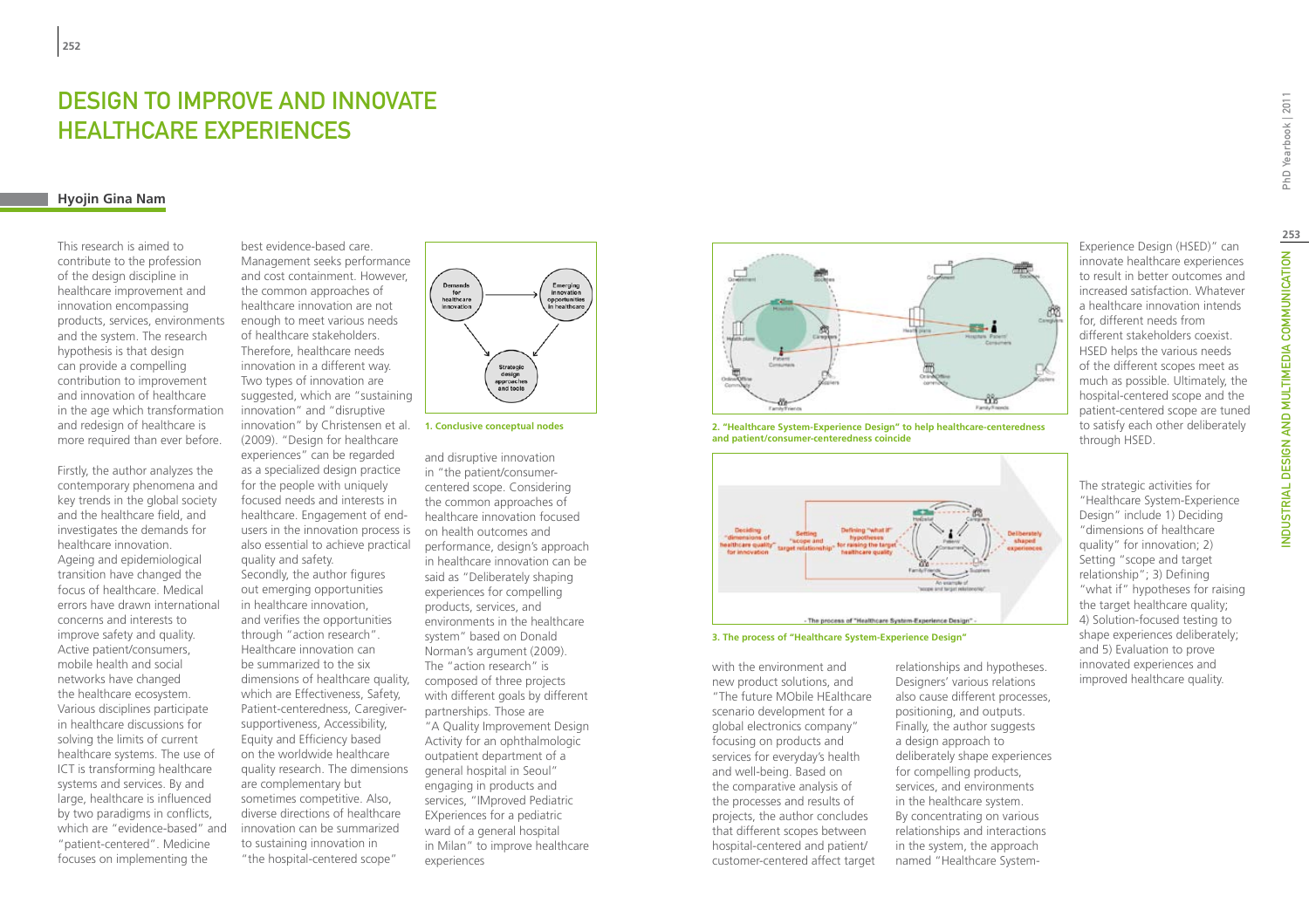# Creative processes in heterogeneous design teams The study of group dynamics from an activity theory perspective

### **Irina Maria Suteu**

The wide spread of the networked connections have a strong impact on the way professional designers work together. This and the ongoing change in the economic and social reality call for a close attention on the design training and education. This research starts from the acknowledgement of the diversity in the professional practice and academic environment, and aims to consider the benefits and challenges of the heterogeneous workgroups. In this respect the main question I attempt to answer is how to communicate in the context of the heterogeneous design workgroups. In order to do this, three examples of pedagogical activities are presented and discussed. The first two cases are linked by the same brief and took place in Italy and China (LSF 07-08 and CHITA 08). The third example presents a project developed by graduate students at the Institute Without Boundaries in Toronto, Canada. Due to the nature of the group dynamics that can only be understood through close observation and involvement, a multi-method approach has been used. The action research methods enabled the data collection, while the analysis of the experiences was done using the cultural-historical activity

theory. The findings show three main categories of mediating artifacts used in the group activities: verbal conversations, written lists, and drawn sketches, and the different uses according to the cultural and disciplinary background of the participants. The results bring into consideration three points. First the changing role of the designer from practitioner to educator and researcher is emphasized, and the influence of the classroom setting in the activities, and student – teacher relation stressed out. Second it is shown how the creative capabilities of the heterogeneous creative potential coming from group and the benefits of the diversity can be supported by representation tools generated by the designer for this purpose. Third the above finding is supported by a concrete example of an annotation tool generated in the last pedagogical activity studied at the IWB in Toronto, Canada. The representation of the process was aimed to help the researcher understand of the overall process of one months project visualizing the actions taken by the participants, the group configuration and the material and immaterial artifacts used. The structure of the annotation tool was then modified to serve future experiments, marking in this sense the beginning of future developments of the

research. Future work will take into consideration the concept of representations for the observation of team dynamics and complete a set of tools to be further tested and improved in several experimental iterations. Moreover the study opens several research directions such as: the influence of the characteristics and configuration of the physical space in which the design activity takes place on the performance of the team members; the importance of the study of the creative flow according to the assigned tasks and the division of labor; the the interpretation of the artifacts used in the development of the project.

In conclusion, I suggest that there are no predefined answers to the initial question, how to communicate in the context of the heterogeneous design teams. Instead each situation has to be seen with all its particularities and details in the context where it evolves. In this sense each project has to be regarded as a hybrid, temporary culture that generates a "trading zone" in which expertise, skills and perspectives are exchanged. The experiments in the academic environment are relevant in this respect, especially because of the emphasis placed on the learning, acquired through active involvement by all the members of the team, as an outcome of the design activity. Given the attention to artifact-mediated relations, the cultural-historical activity theory can be seen as a navigating instrument that enables the designer to understand and express the dynamics of the heterogeneous project team involved in the process of a design project.



**1. Designer's role and the division of labor in the situations studied**

# Orsigner as resea **EMPORARY FULTURE**

**2. Designer's role as a researcher of the hybrid culture created for the time being of the project**

PhD Yearbook | 2011